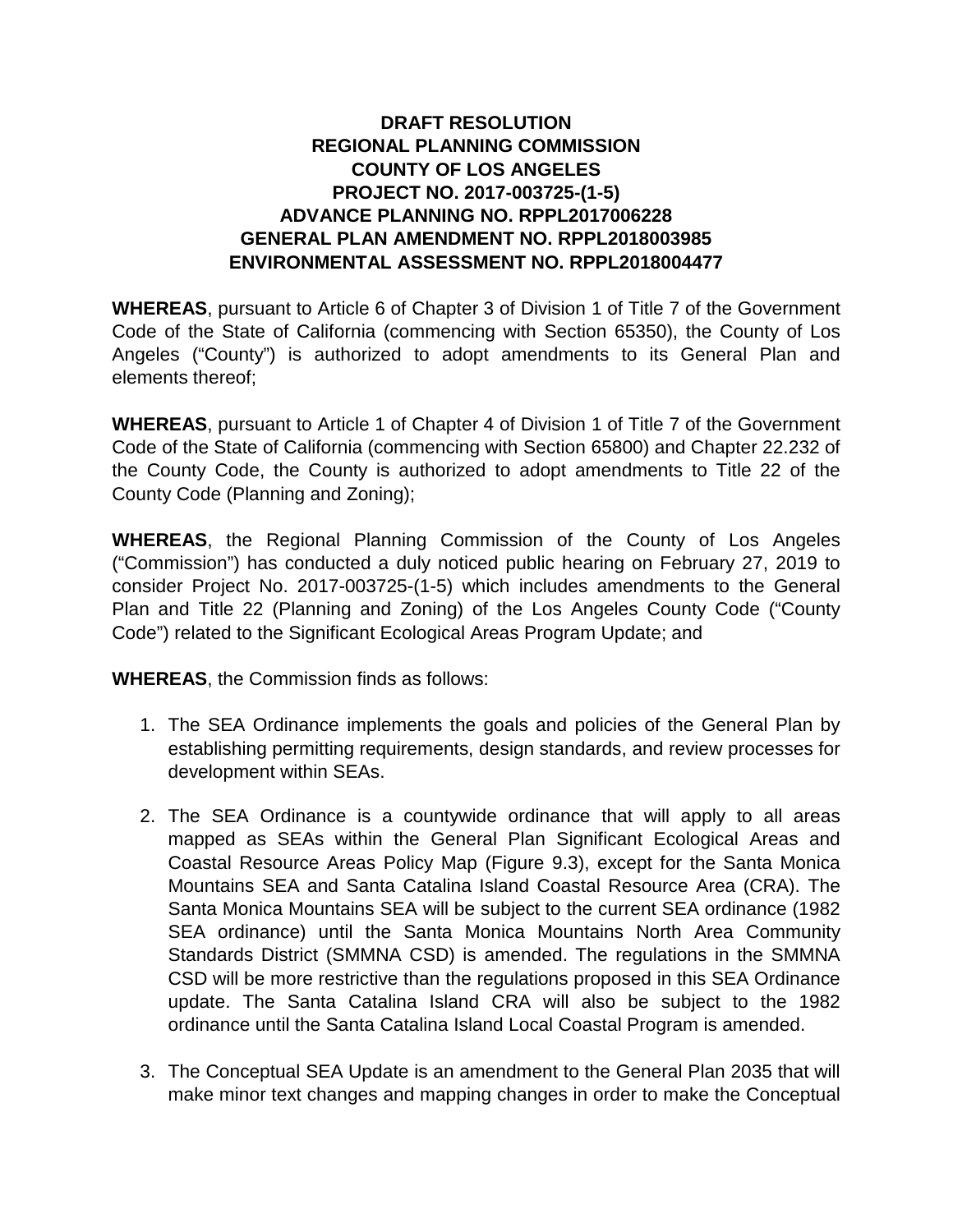SEAs subject to the new SEA ordinance. During the General Plan 2035 adoption process, the Board of Supervisors decided to designate certain proposed expanded SEAs as "Conceptual SEAs", pending further review for compatibility with community plans in Altadena, Rowland Heights, and Hacienda Heights. As a part of the SEA Ordinance update and the East San Gabriel Valley Area Plan outreach, the Department heard from many constituents in the area who believed that the Conceptual SEAs should be officially adopted as a part of the SEA Ordinance update process.

- 4. The SEAs categorized as "Conceptual" amended per General Plan Amendment No. RPPL2018003985) are located in the communities of Altadena (Altadena Foothills and Arroyos SEA), and Hacienda Heights and Rowland Heights (Puente Hills SEA).
- 5. The SEA Ordinance Update proposes changes to the permitting and review processes, establishes new design and development standards, requires mandatory open space preservation, and enforces unpermitted activities in the SEAs. These include:

# Development Standards and Thresholds

Standard industry-recognized concepts were used to create development standards for addressing identified SEA Resources, SEA Protected Trees, water resources and specific land uses. The development standards for the SEA Resources have maximum thresholds of disturbances allowed for each SEA Resource category. Development that meets these requirements will receive a streamlined Ministerial SEA Review. Development unable to meet the development standards will require a SEA Conditional Use Permit (SEA CUP) process similar to the current SEA CUP process.

# Preliminary Biological Review

In the updated SEA Ordinance, prospective applicants will be asked to identify existing SEA Resources on-site in a Biological Constraints Map (BCM) at the beginning of the design phase, prior to application submittal. Applicants must attend a SEA Counseling meeting, to receive guidance from staff on how the conceptual project design can avoid and minimize impacts to SEA Resources.

#### Streamlined Review Process

The SEA Counseling meeting paves a path for a more streamlined review process. Although surveying and drafting a BCM will require an investment in time and resources early in the design process, it will result in better-sited and designed projects to accommodate the biological constraints of the property. In the updated ordinance, a Ministerial SEA Review will be processed as a biological review in conjunction with the appropriate land use permit. A staff biologist will conduct the biological review. Projects qualifying for a Ministerial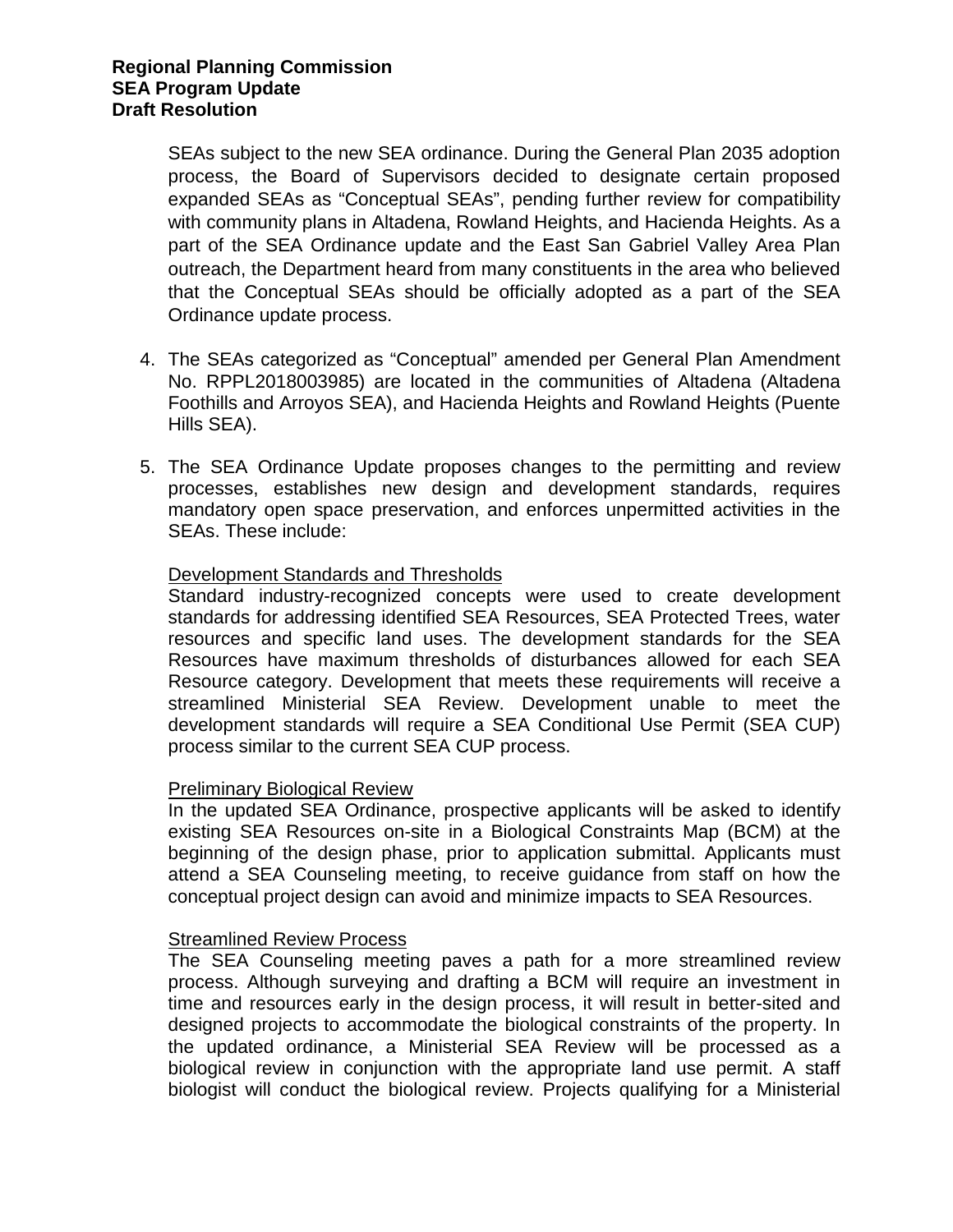### **Regional Planning Commission SEA Program Update Draft Resolution**

SEA Review will not have to submit additional biological studies and documentation or be reviewed by SEATAC.

### Natural Open Space Preservation

Both Ministerial SEA Review and SEA CUPs will be required to provide natural open space preservation. The ratios for open space preservation are based on the amount and type of SEA Resources disturbed.

### SEA Protected Trees

The SEA Protected Trees development standard and Protected Tree Permit were developed to better assess impacts on native trees in the SEAs. Mitigation ratios were developed for the Protected Tree Permit. The Protected Tree Permit will allow for development that meets all development standards except for the SEA Protected Trees development standard.

#### Enforcement

Any activity defined as development in the SEAs prior to an approved permit is prohibited. A Ministerial SEA Review or SEA CUP shall be obtained to assess the impacts of the unpermitted development and require necessary mitigations. If neither permit is obtained, then a Restoration Permit shall be required to restore the disturbed area to a close resemblance of its original natural habitat.

- 6. The SEA Ordinance and Conceptual SEA Updates work towards achieving General Plan Goal C/NR 3. In comparison to the existing SEA Ordinance, the updated SEA Ordinance is more protective of the natural habitats that make up the SEAs. The updated SEA Ordinance requires preliminary assessment of biological resources to guide sustainable development and provides for permanent preservation of sensitive habitats. The adoption of the Conceptual SEAs as part of the SEA policy map will ensure additional protections for those areas.
- 7. The SEA Ordinance Update component of the project qualifies for a Categorical Exemption (Class 8 Exemption, Actions by Regulatory Agencies for Protection of the Environment) under the California Environmental Quality Act (CEQA) and the County environmental guidelines. The SEA Ordinance Update will reduce the environmental impacts to SEAs through the streamlined review process and development standards by guiding ground and vegetation disturbance to avoid or minimize impacts to the SEAs. The use of the development standards limits the development footprint, maintains wildlife movement corridors, and requires setbacks from SEA Resources. The requirement of natural open space preservation enables permanent protection of the SEAs.
- 8. An Addendum to the Certified Final EIR for the General Plan Update, adopted on October 6, 2015, was prepared for the Conceptual SEAs Update component of this project in compliance with CEQA requirements. The Addendum was not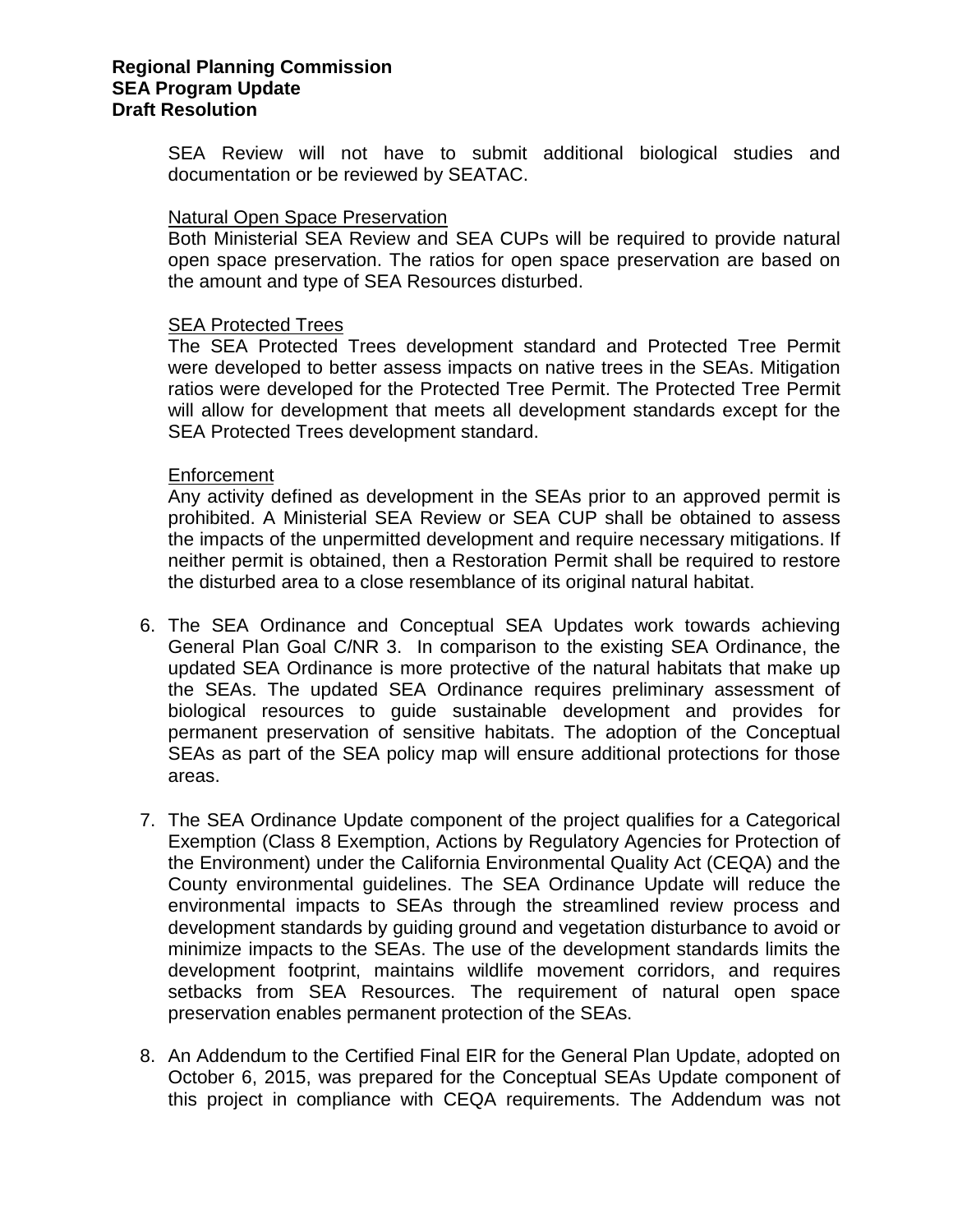required to be circulated for public review per Section 15164 of CEQA. The proposed amendments to the General Plan do not change any impacts of the General Plan and its implementation programs, which were analyzed within the Final EIR, which was prepared as a Programmatic EIR. The Certified Final EIR fully analyzed the areas categorized as Conceptual SEAs as part of the proposed Altadena Foothills and Arroyos and Puente Hills SEAs. The General Plan EIR did not make any specific mention of Conceptual SEAs. A Modified Environmental Checklist Form (Initial Study) was not created for this project since there are no potential project impacts that would require revisions to the Certified Final EIR. Please see Attachment H for the Addendum to the Certified Final EIR.

- 9. County departments were consulted during the Project's development. Departments consulted include Public Works, Public Health, Parks and Recreation, and Fire. Comments and recommendation on review procedures for County projects were received from County department and were incorporated into the Public Hearing Draft of the SEA Ordinance and Implementation Guide.
- 10.The Department conducted a robust public engagement campaign during the period from March to September 2018. The objectives of the engagement efforts were to provide general understanding of the SEA Program, discuss the draft SEA Ordinance, and answer any specific questions members of the public may have regarding the draft SEA Ordinance.
- 11.Members of the public had three opportunities to comment on the draft SEA Ordinance. The first comment period for the Public Review Draft was from March 14 to May 31, 2018. The comments received included the Antelope Valley exemptions, protection of Conceptual SEAs, applicability of the SEA Ordinance. The second comment period for the Public Hearing Draft (September 2018) was from August 27, 2018 to September 26, 2018. The third comment period for the Public Hearing Draft (February 2019) was from January 28, 2019 to February 27, 2019.
- 12.Pursuant to the provisions of Sections 22.60.174 and 22.60.175 of the County Code, the public hearing notice was published in the Los Angeles Daily News, Antelope Valley Press, and La Opinion.
- 13.Project information was made available to the public online and at nine County public libraries in the communities of East Los Angeles, Florence-Firestone, Topanga Canyon, Hacienda Heights, Rowland Heights, Altadena, Acton, Lake Los Angeles, and Lancaster. Project information and public hearing notice were also emailed to the those who subscribe to the SEA courtesy email list. Additional social media and blog posts have been posted weekly with links to project information.
- *14.Reserved for Hearing Proceedings.*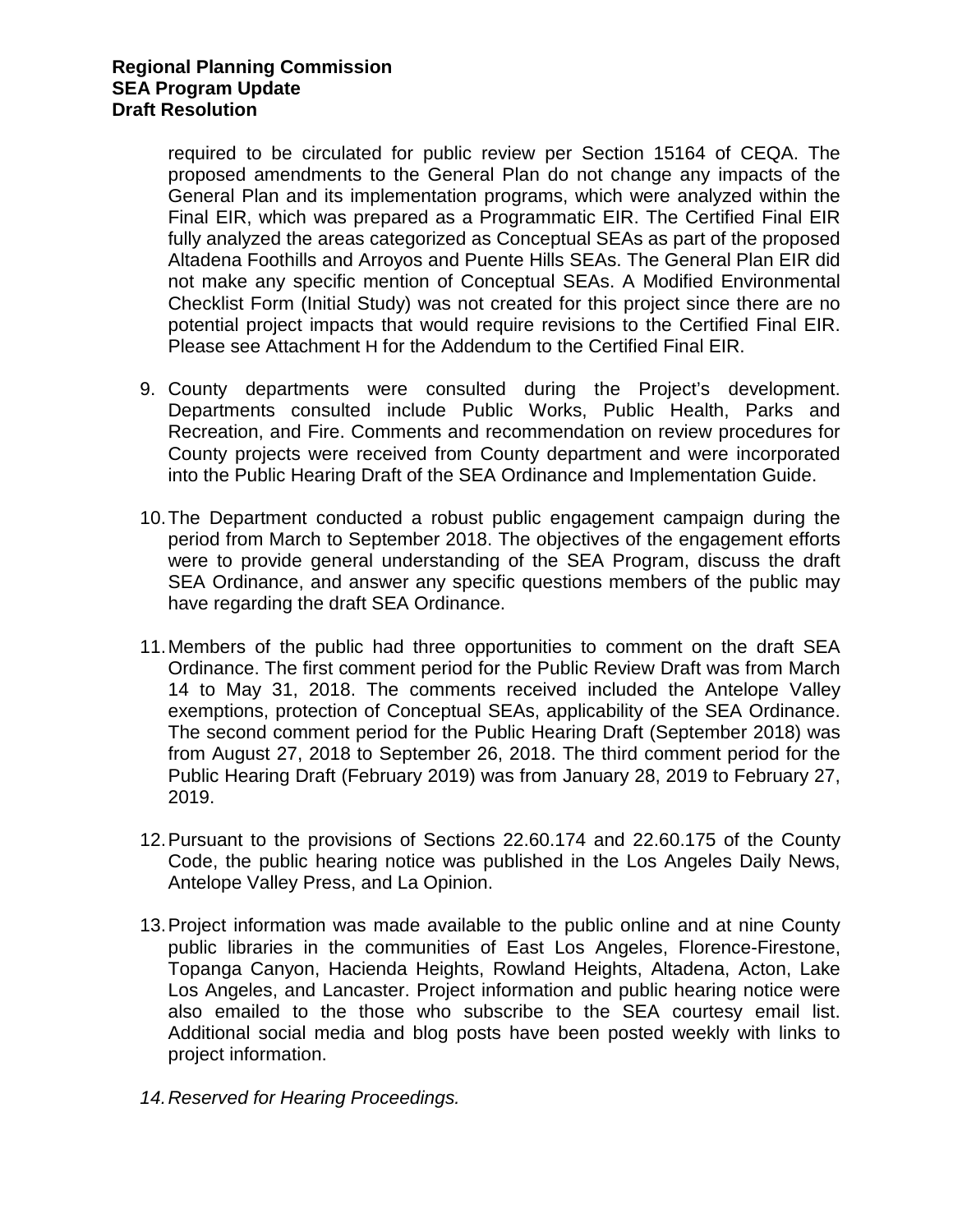15.The location of the documents and other materials constituting the record of proceedings upon which the Commission's decision is based in this matter is at the Loa Angeles County Department of Regional Planning, 13th Floor, Hall of Records, 320 West Temple Street, Los Angeles, CA 90012. The custodian of such documents and materials shall be the Section Head of the Environmental Planning and Sustainability section, Los Angeles County Department of Regional Planning;

**THEREFORE, BE IT RESOLVED THAT** the Regional Planning Commission recommends to the Board of Supervisors of the County of Los Angeles as follows:

- 1. Hold a public hearing to consider Project No. 2017-003725-(1-5), which includes General Plan Amendment No. RPPL2018003985, Advance Planning No. RPPL2017006228, and Environmental Assessment No. RPPL 2018004477;
- 2. Find that the Addendum to the Certified Final EIR for the Los Angeles County General Plan Update Project 02-305 has been prepared in compliance with the California Environmental Quality Act and state and local agency guidelines related thereto and reflect the independent judgement of the Board;
- 3. Adopt the SEA Ordinance Update, Advance Planning No. RPPL2017006228, containing the proposed amendments to Title 22 (Planning and Zoning), and determine that the amendments are compatible with and supportive of the goals and policies of the Los Angeles County General Plan.
- 4. Adopt the Conceptual SEAs Update, General Plan Amendment No. RPPL2018003985, an amendment to the General Plan which designates the Altadena Foothills and Arroyos and the Puente Hills Conceptual SEAs as official SEAs and subject to the regulations of the SEA Ordinance;